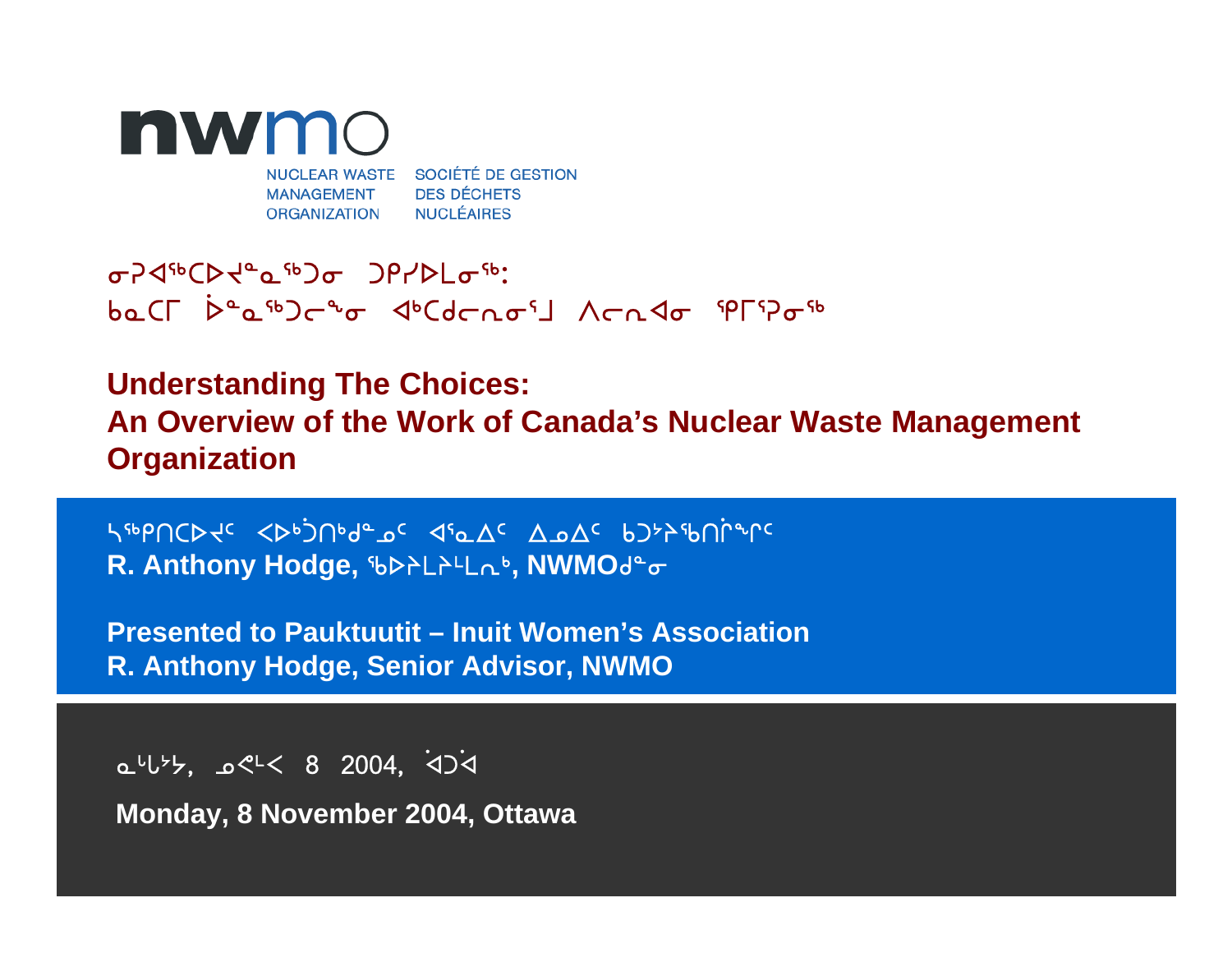⊳°⊾<sup>ো⊳</sup>া rr[مول|C<sub>P7</sub>C d-L موسطر

## **Fuel Bundle and Uranium Pellet**



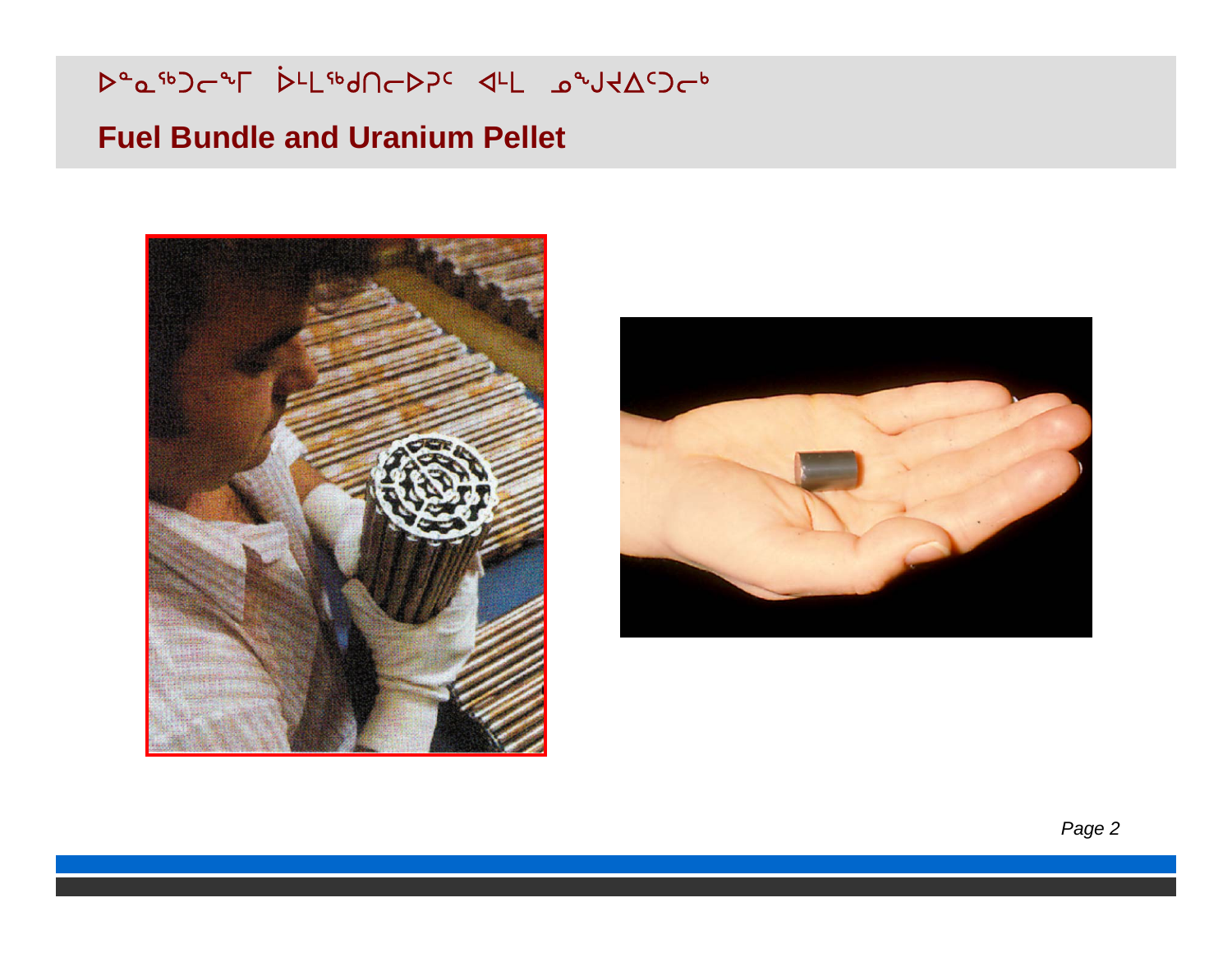لامپرا<del>ب</del>ر استفاق ا s7m6ft5 xg3ymJ5 wm3u g6f3ymJ5

### **Water Pool Storage of Used Nuclear Fuel**



- •e <sup>b</sup>rtway do<sup>s</sup>-left in the source of  $\mathcal{A}$ XPCAC®D43Dc Used"<br>PPCFC ቅግማያ nuclear fuel initially very hot and highly radioactive
- J&q&CD GpJc ALFF .<br>D°a<sup>sb</sup>)൳൨<sup>҂</sup>ልᢞᡠ᠑൳᠆൞<sup>ᡁҁ</sup>ᡰᡏᡒᡏ᠖ Stored in water pools in reactor buildings for cooling and shielding
- •. ALSO JSODAPLEAD DSi S<sup>م</sup> 15 مل  $20.0$  D<sup>LL sb</sup>d $\Omega$ CD $\tau$ PCD $\tau$ <sup>a</sup> $\Omega$ <sup>56</sup> Water pool capacity 15 to 20 years of reactor production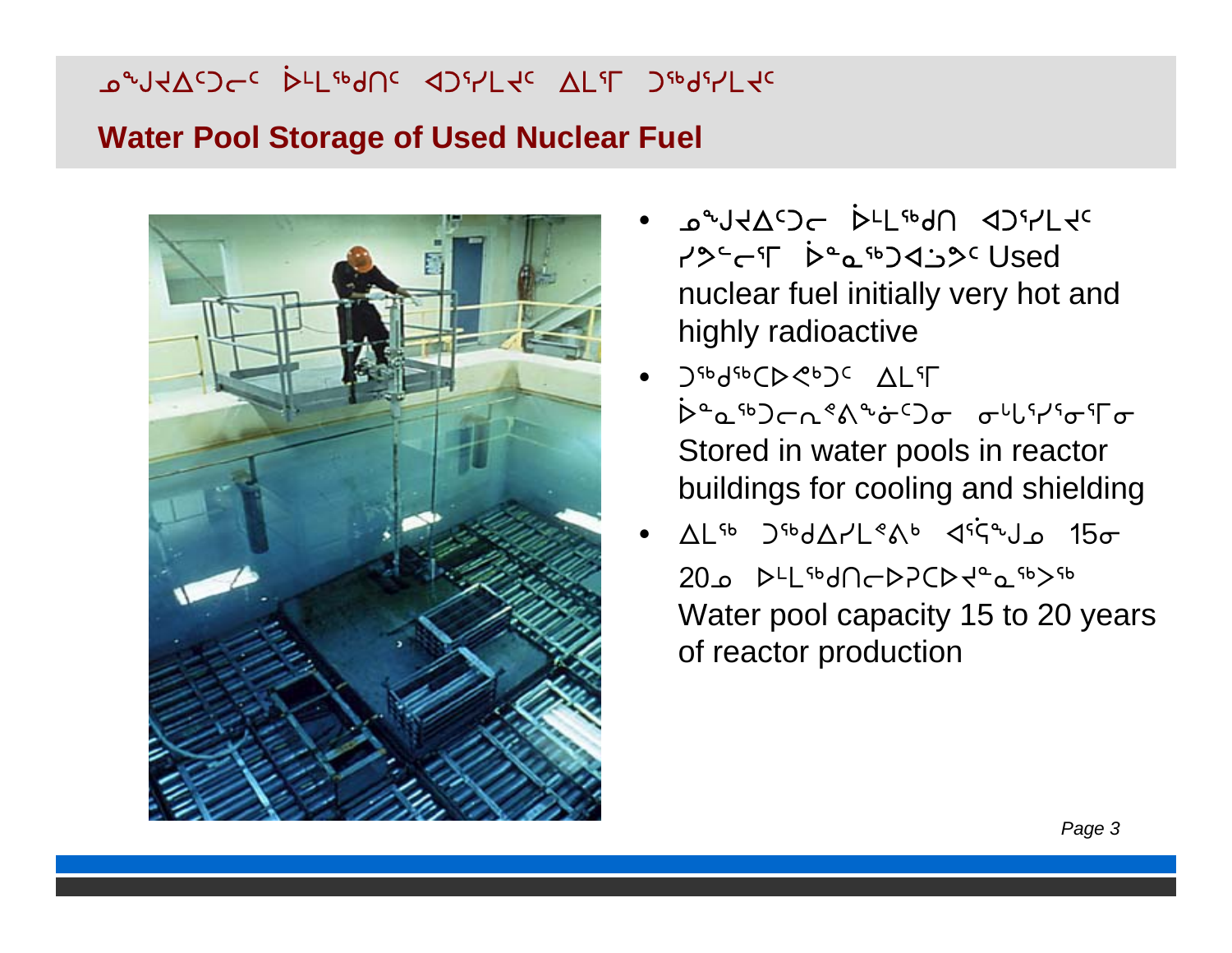Mdn 25 beauporto duCdon en

# **Pickering Waste Management Facility**

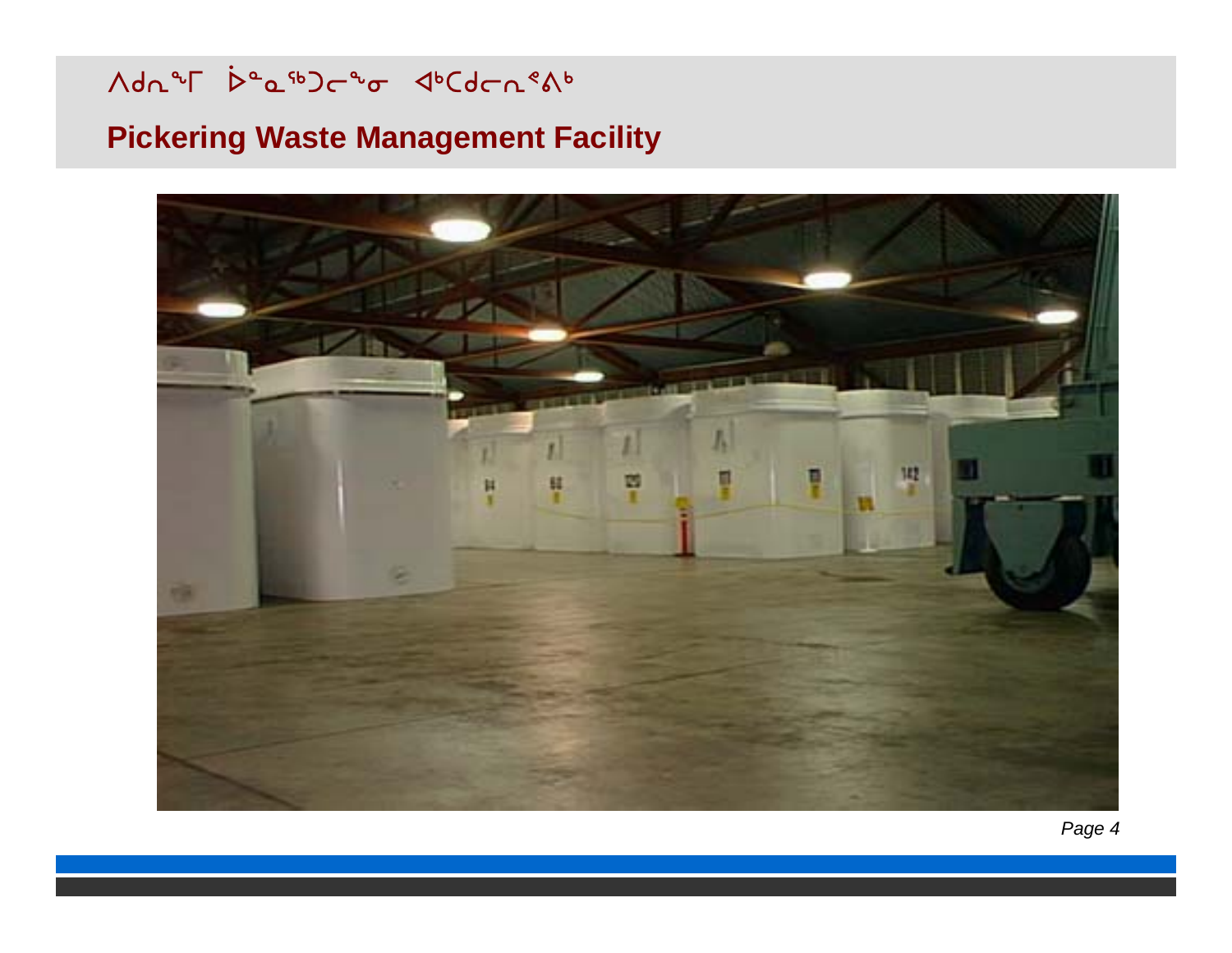### <o-6b) o Japan-Leve

# **Dry Storage Container**

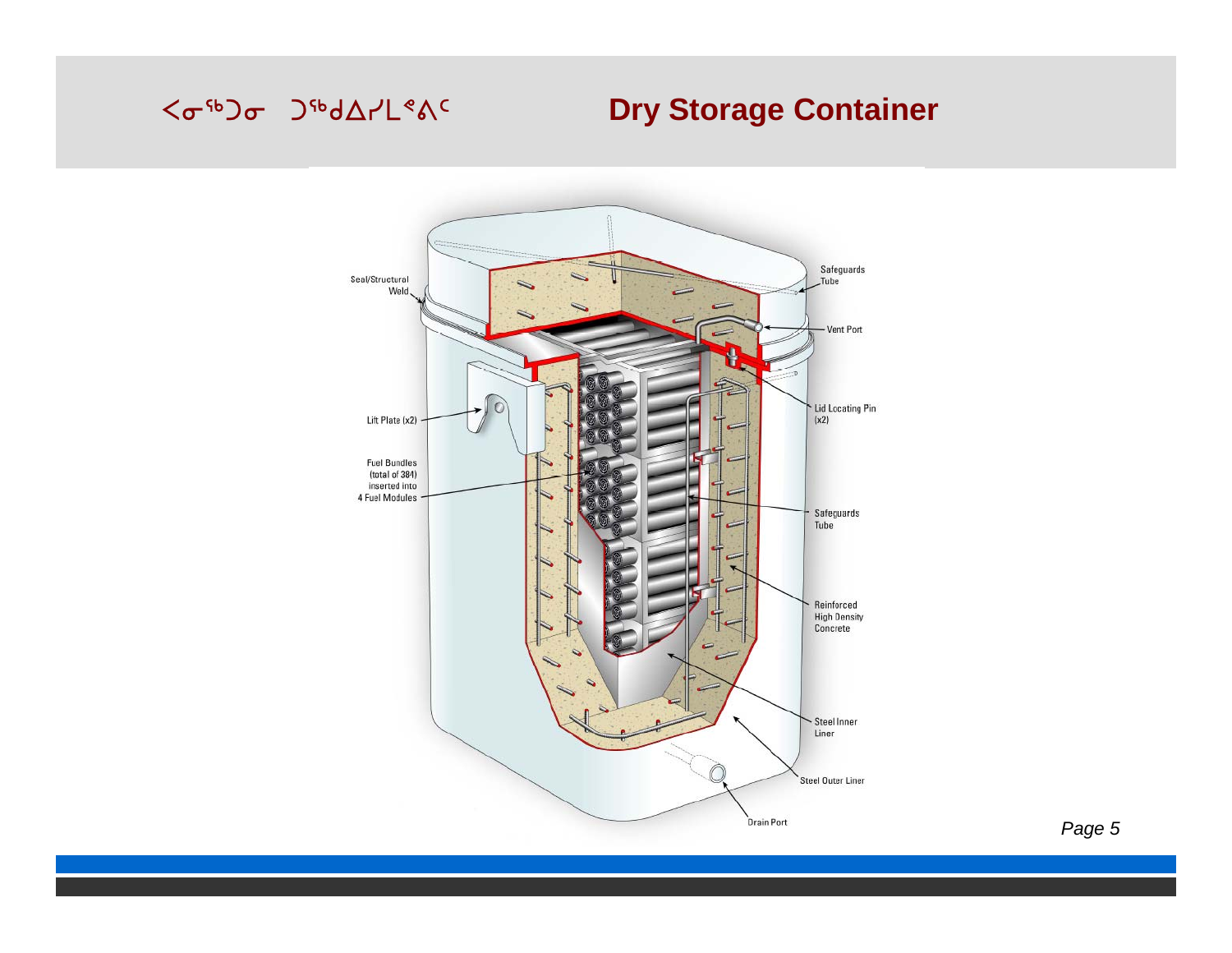#### ზატასალის და <sup>مُرβن</sup> a− d a−cd− ^{d<del>y</del> c **(NFWA)**

### **The Nuclear Fuel Waste Act (NFWA)**

- $\frac{1}{2}$  $\mathcal{L}$   $\mathcal{L}^{\alpha}$  $\mathcal{L}$  $\mathcal{L}^{\alpha}$  $\mathcal{L}^{\alpha}$ z46*%) al<sup>46</sup>do Ad<sup>6</sup>6 (NG)< (NGA) de AAJO de Cervel (NGC) alt (NGC). Nuclear Fuel Waste Act (NFWA)* came into force November 15, 2002.
- Wd/w5 mo4LQ5 xqi3nw5 x4bfoEpsJ5 Gx8tsEsu ]s7m6ftoEp4f5, fXw1u  $55L56$ Act requires major waste owners (Ontario Power Generation, Hydro-Québec, New Brunswick Power) to establish the NWMO and its Advisory Council.
- $\frac{1}{2}$ **NWMO**d<sup>c</sup> \$DAYAYnK\$\$>c \$9% YSoJ\$M°o \_a&JKAWGC\*odiU\$Jo DLL\$dno <u></u>სპაფრადნებანურნონ arc sorp(د-دمریات لهکرلهخار لاهه y> ⊃ار−µ CA5 Wzh5 `NMs6t8NQ5, k?7X !%, @))% aMs6g8NA. **In turn, the NWMO is required to study proposed approaches for the long- term management of used nuclear fuel and to report to the Minister of Natural Resources within 3 years – by November 15, 2005.**
- x4bfoEp5, **AECL**f Wcyst9lQ5, ]ra>ኑሌ™በናሀሩฟንእራ Y>&q ᢗ<sup>᠌ᡗᡅ</sup>ᠣ᠂᠊᠘ᢞ᠕ᢣ᠘᠑᠆ᡨᠣ Ϸ<sup>ͱ</sup>ͰჼႻႶልℴჼℴ<sub>ᢡ</sub> <sup>∿</sup>ს™⊃σ ∆¿<sup>ხ</sup> ባ<sub>ረየ</sub>ጋUገ<sub>C</sub> P௳▷≻ჼᲮჼჼ∩ჼႶჼ∀∩ჼᲫჼ. Waste owners, including AECL, are required to finance long-term management of used nuclear fuel through segregated trust funds.
- ☆ しぐL)&bd<sup>c</sup> <1~PACPcD&D^I^\_j^s,NWMOds <1)c\$dycd&S5o Acn<1b\&c\$o<1&>s ⊲⊃ $\epsilon$ ്∩ി $\epsilon$ ് Following a decision by the Government of Canada, the NWMO will assume responsibility for implementing the recommendation. *Page 6*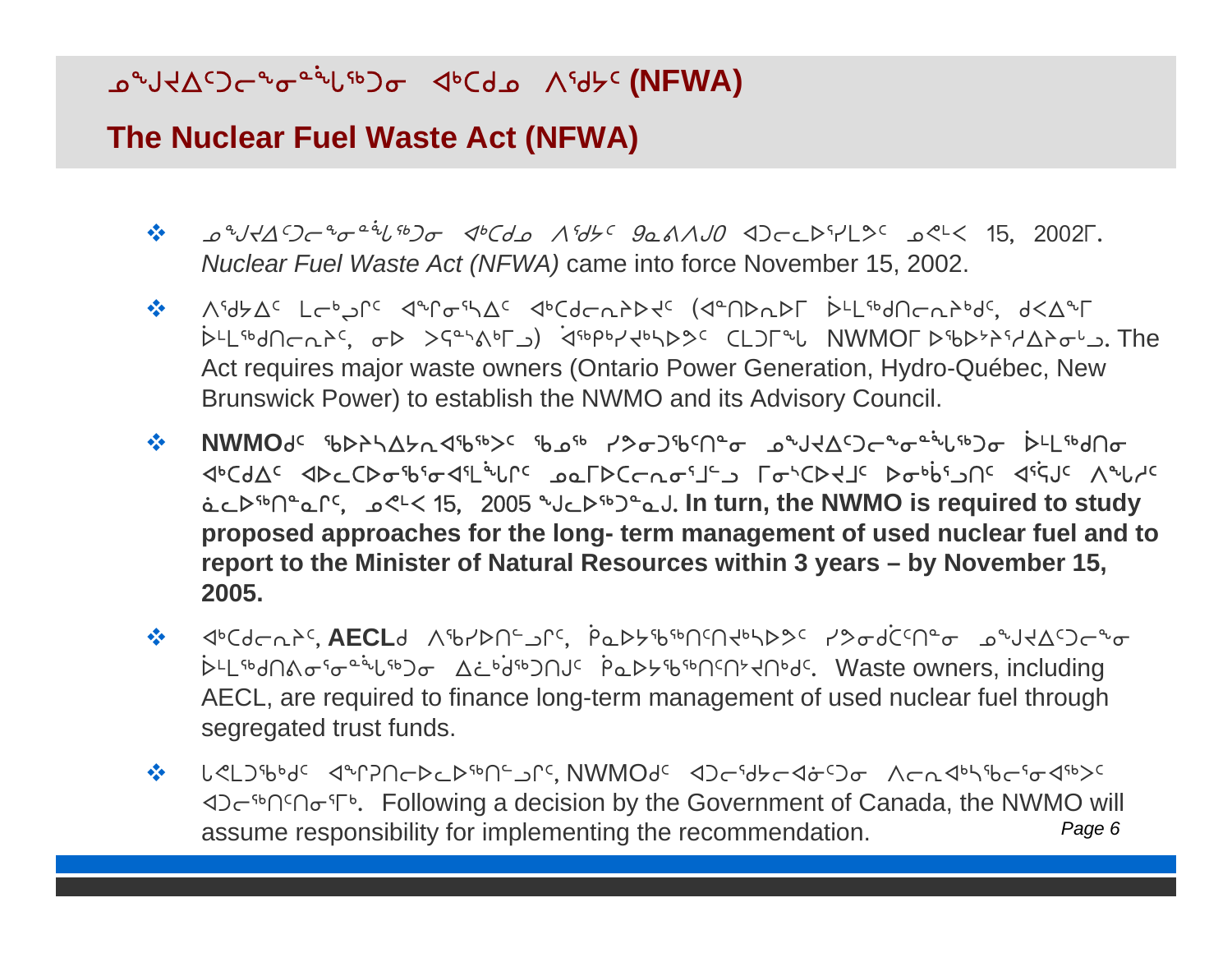#### **NWMO**de<sub>9</sub> sprichall **The NWMO Study**

❖ ∧°↓YQ⊂∧'d5'pUJ⊂'PF'?>>>π4'b'bJ';

A minimum of three technical approaches to be studied:

- $\log P < 1$  $\bullet$  $\zeta$ ອົງ®d∆ץL<ືອ® Deep geological disposal in the Canadian Shield
- ມ°ປ⊀∆<sup>ເ</sup>ጋ⊂∩°∆°o ⊃<sup>ናь</sup>ძ∆r'L<°மf Storage at nuclear reactor sites
- bnrLD<sup>66</sup> Jobor 2<sup>66</sup>drL<% of the Centralized storage, either above or below ground
- NWMOf5 eu3DwJ8NEK5 xyq8i xgD8NC/6gi G]h3l xyq8i Wd/6tA  $\langle 1 \rangle^{4b}$ CD $\langle 1 \rangle^{4a}$   $\Delta$  GH $\langle 1 \rangle^{4b}$  O<sub>o</sub> NWMO can also study other approaches
- <u>ቅ CLA</u>°σ < 4 CA ንተረጉራታል የሚገባል የሚገባል የተፈጠሩ የሚገባል የተፈጠሩ የተፈጠሩ የሚገባል የተፈጠሩ የተፈጠሩ የተፈጠሩ የ approach, the study must:
	- x4bw0JysJ8N6gi si4 ]v5tx3ymJi xgw8Nst5tlt5Provide detailed descriptions of technical methods
	- Abto, Abratto, Padtodsectos Arlfts, Madeletso, x5b3N6gi x7ml xrQ/sN/6gi yKi5tx5t8i yKif]b5t8il Consider ethical, social, and economic implications while taking into account benefits, risks & costs over the short and long term
	- Provide a detailed Implementation plan

# **NWMO** C<sup>tbp</sup> @ 36 & 363 & 365 @ 360 & 56756Jpc 24 & 24 & c<sup>5b</sup>>c.

**The NWMO is in month 24 of the 36 month study phase.** *Page 7*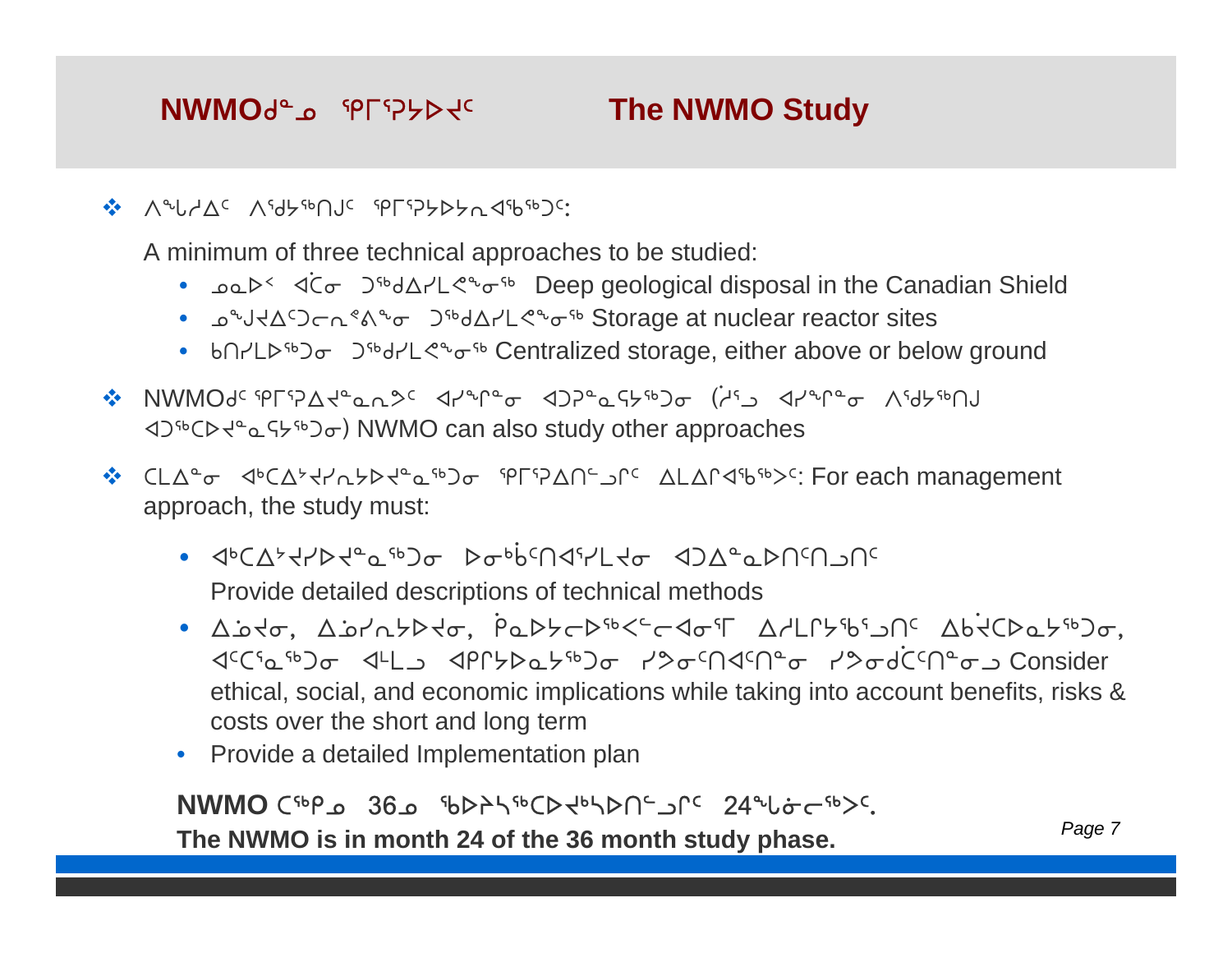# **NWMO Mission Statement**

 $ba$ C $\Delta \sim b2$ U $\sim b20$ ib $\sim b20$ ibi kajawa kajawa va kata vyena kajawa kada va kanala va kada va kanala va kada va kada va kada va kada va kada va kada va kada va kada va kada va kada va kada va kada va kada va kada va kada  $\mathcal{S}$ ጉጊቤት አገመሰጠው የተመረመጣው የተመረገው አ **XDCDENALSbotPaC YSoENSENto** Y�&dĊ<sup>c</sup>N°~ა ALA<sup>c</sup>Ͻ~: To develop collaboratively with Canadians a management approach for the long-term care of Canada's used nuclear fuel that is:

- $\triangle$  Δρήσησί ατιθος socially acceptable,
- ❖  $\Lambda^{5}$ d $\flat^{5}$  c L $\subset^{6}$ )<sup>c</sup>, technically sound,
- x?lxk xvsJ5, x7m environmentally responsible, and
- ❖ PaD>cD<sup>sb<c</sup>c<o<sup>s</sup>」 aLLbJc economically feasible.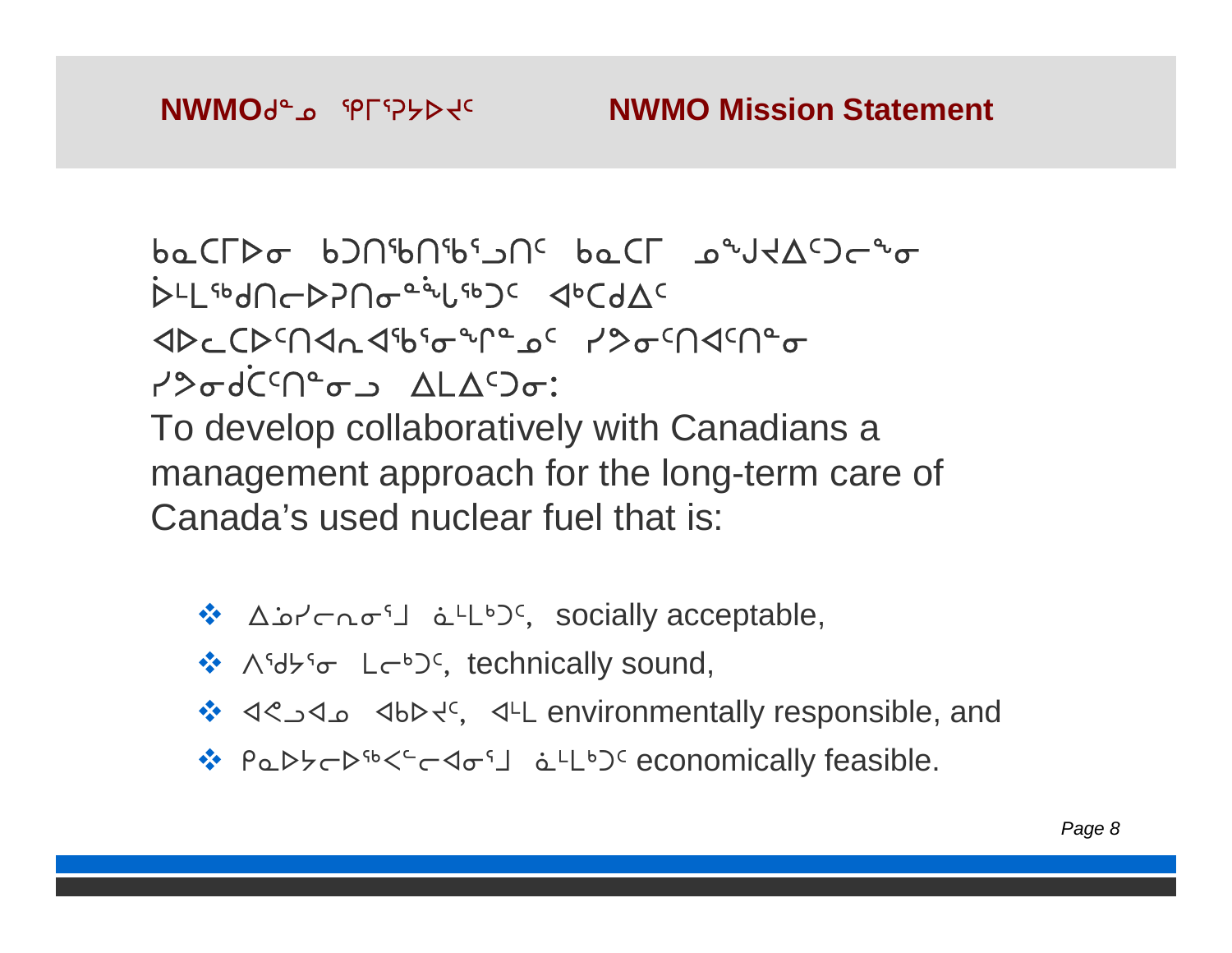# **Example 20 According Controls Approach**

᠊ᢁᠳ᠋᠍ᢦᠲ᠆ᠲ᠖ᢦ᠈ᡫᡅᡏ᠉᠕ᠿ᠑ᡔᡗ᠓ᢦ᠍ᢆᢁ᠊ᡙ᠉ᠫᡉ᠑ᡀ<sup>ᡘ</sup>ᡉ wo6fyE/sN/6g5 An approach to the long-term care of used nuclear fuel which encompasses:

- $\frac{1}{2}$ Midthilds Aciddrehod or Assigned Midthias A particular technical method or sequence of methods
- $\clubsuit$  adc $\epsilon$ U24kb4 $\epsilon$   $\Delta\beta$ 4pp $\epsilon$ ed $\Delta\gamma$ 4c apc $\nabla\gamma$ 4kb $\epsilon$ r $\gamma$ ar  $\epsilon$  iya pp. U1. (1) AALLYYYARGE ADGENSAGSTE: (2) NWMOGE NEELS; 4LL (3) Ac<sup>sb</sup>d/n5Pdb5c sbP77CDa5spc PaD5ac, Cd5DadaerCJac, sbD75AofJ d4L bobbcbioil, pbd)A<sup>0</sup>ac AHLcbibCDibcCndibioinc, PDSCDtc  $\bullet$ ⊲<sup>ം pь</sup>C⊳ط⊲ъъъссъ⊕°C°, ⊲ط°°C <sub>ב</sub> sustains the technical method(s). For example: (1) principles to guide implementation; (2) internal NWMO organization; and ( 3) mechanisms that ensure effective financial surety, oversight, monitoring and reporting, public participation in decision making, effective dispute management etc.
- xgo6t5ti3j sXlzw/st5 NlNw3y0JbsJ5 rN Go∆⊂Dib<sup>c</sup>Cio <15° ως, ib<sup>3</sup> del Pdo <13° ωσ. An implementation strategy that sets in place who is to do what, when and with what resources.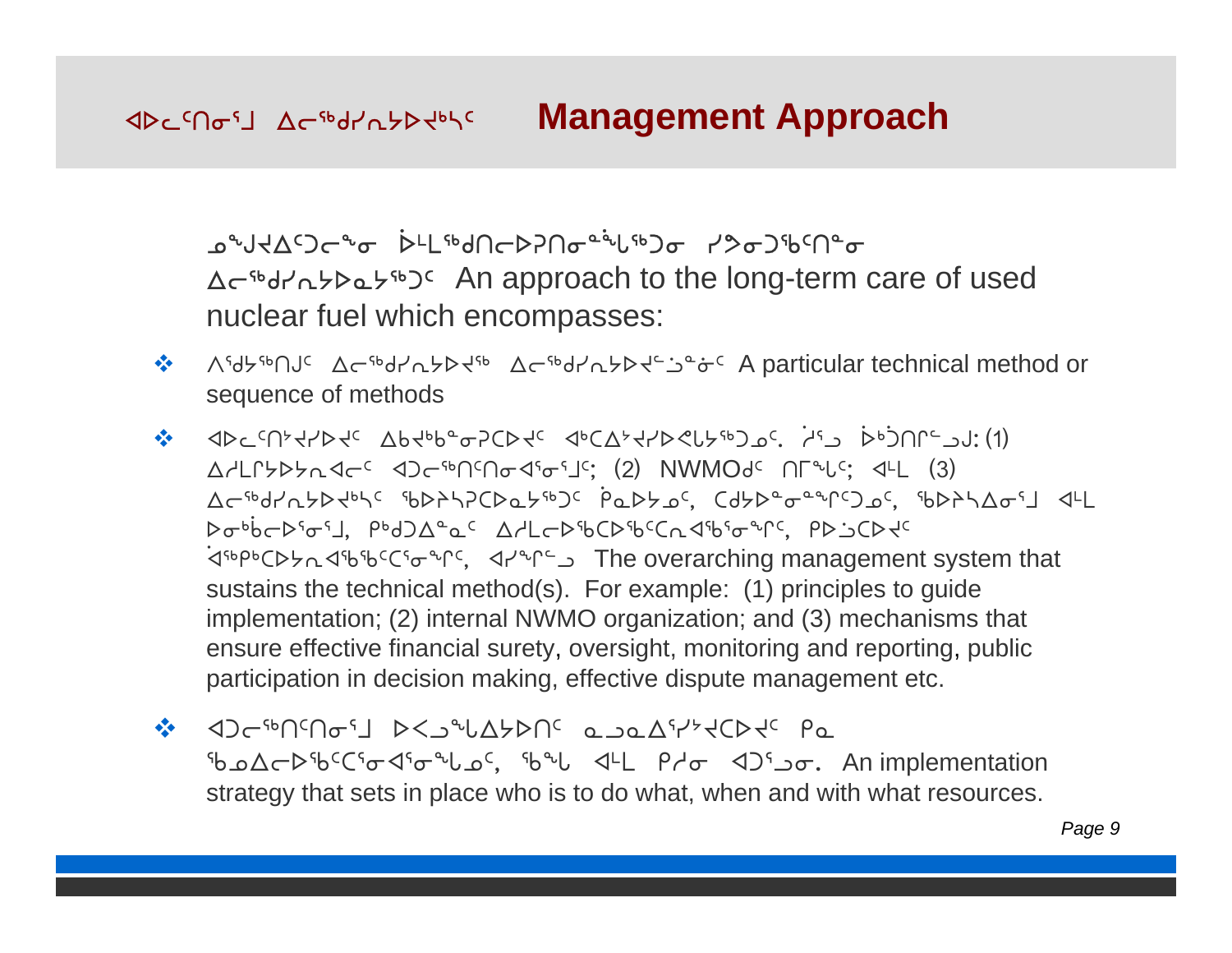**NWMO**o የኦኦነየርኦ<del>ረር ለራ</del>ሊፈልግራት

### **NWMO Study Plan & Milestone Documents**

|                                                                |      |      |                               | <b>NWMO Study Plan</b>    |
|----------------------------------------------------------------|------|------|-------------------------------|---------------------------|
|                                                                | 2002 | 2003 | 2004                          | 2005                      |
| <b>Conversations about</b><br><b>Expectations</b>              |      |      |                               |                           |
| <b>Exploring the</b><br><b>Fundamental</b><br><b>Issues</b>    |      |      | <b>Discussion Document #1</b> |                           |
| <b>Evaluation of</b><br><b>Management</b><br><b>Approaches</b> |      |      | <b>Discussion Document #2</b> | <b>Draft Study Report</b> |
| <b>Finalizing the Study</b><br><b>Report</b>                   |      |      |                               | <b>Final Study</b>        |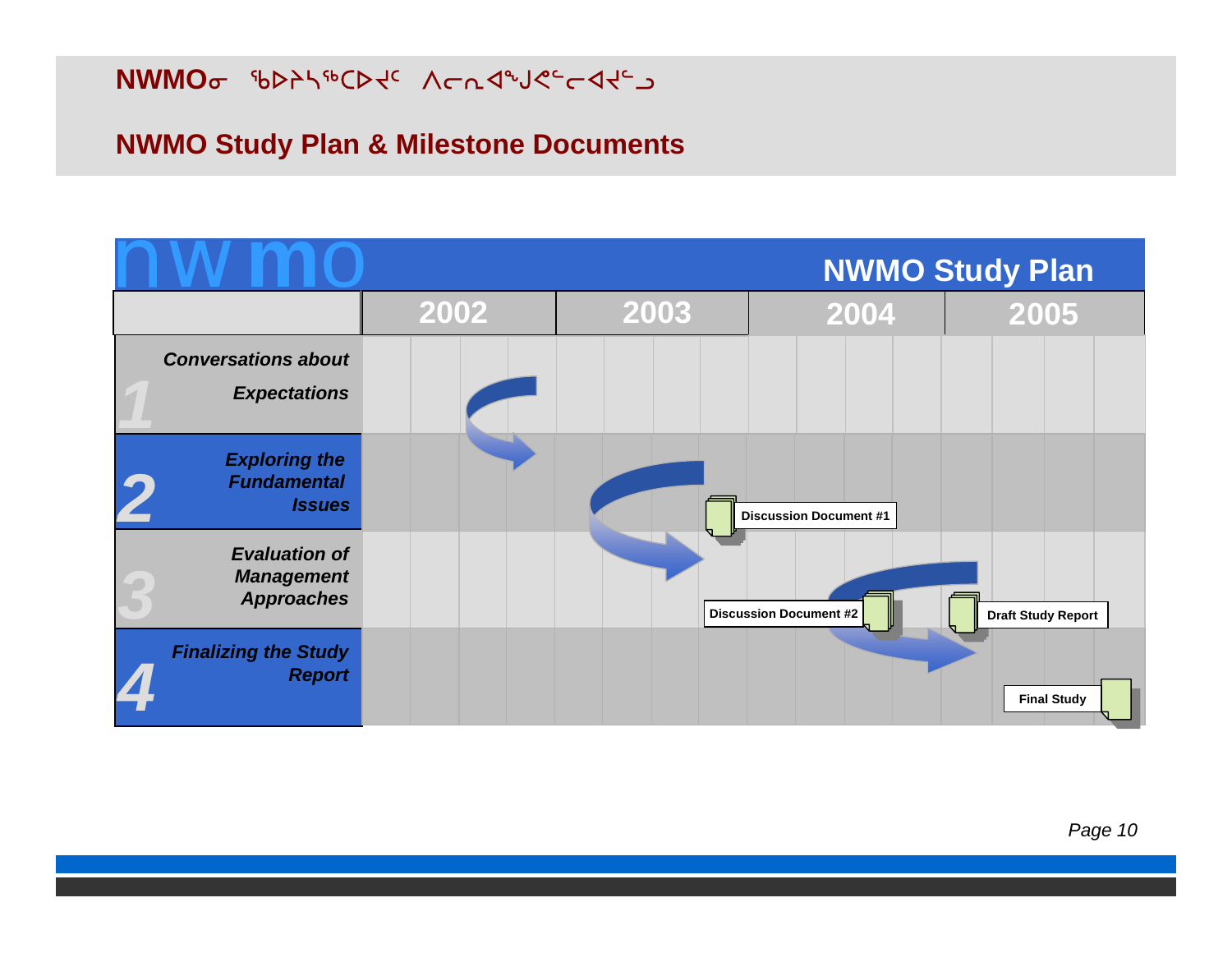# $D5bD75bD1c$   $D15bC$  1:  $\mathcal{A} \wedge$ <sup>5</sup> $\mathcal{A}$ 5 $\mathcal{A}$ 5 $\mathcal{A}$ 5 $\mathcal{A}$ 5 $\mathcal{A}$ 5 $\mathcal{A}$ 5 $\mathcal{A}$ 5 $\mathcal{A}$ 5 $\mathcal{A}$ 5 $\mathcal{A}$ 5 $\mathcal{A}$ 5 $\mathcal{A}$ 5 $\mathcal{A}$ 5 $\mathcal{A}$ 5 $\mathcal{A}$ 5 $\mathcal{A}$ 5 $\mathcal{A}$ 5 $\mathcal{A}$ 5 $\mathcal{A}$ 5 $\mathcal{A}$ 5 $\mathcal{A}$ 5 $\mathcal{A}$ 5 $\mathcal{A}$ 5

# **Discussion Document 1:***Asking The Right Questions*

 $ULP4c$  $\Delta P$   $\Delta P$   $\Delta P$ Institutions & Governance

 $\Lambda$ c  $\triangleright$  $\sigma$ <sup>5</sup> $h$ <sup>5</sup> $\sigma$ <sup>5</sup> **Participation** 

oa<sup>د</sup>'לא<sup>66</sup>טש y9<sup>c</sup>HD>>DVC Aboriginal Values

 $V = \cup_{\alpha\in\mathbb{Z}}$ Ethics

 $P4$  $\Lambda$ ← $^{\circ}$  $\sigma$  $\Lambda$ <sup>s</sup> $\sigma$ <sup>s</sup>h<sup>s</sup> $\sigma$ **Continuous** 



Learning 

n<sup>12</sup> 2003 DECEMBER

 $\mathcal{A}^{\alpha}$  $\sigma$  $\mathcal{A}^{\beta}$  $\sigma$  $\Lambda$  $\sigma$  $\mathcal{A}$ Human Health

 $\langle 1056, 566 \rangle$ **Security** 

 $\triangleleft$  $V_P V_T V_T U_T V_T$ Environmental Integrity

 $PaDbCb^{6}C^{2}Cd\sigma^{5}$  $\mathcal{A}$ 3 $\mathcal{A}$ s $\mathcal{A}$ s $\mathcal{A}$ s $\mathcal{A}$ s $\mathcal{A}$ s $\mathcal{A}$ s $\mathcal{A}$ s $\mathcal{A}$ s Economic Viability

 $V_{\text{A}}$ kaka U <u>aLLCdthio</u>nc

Technical Adequacy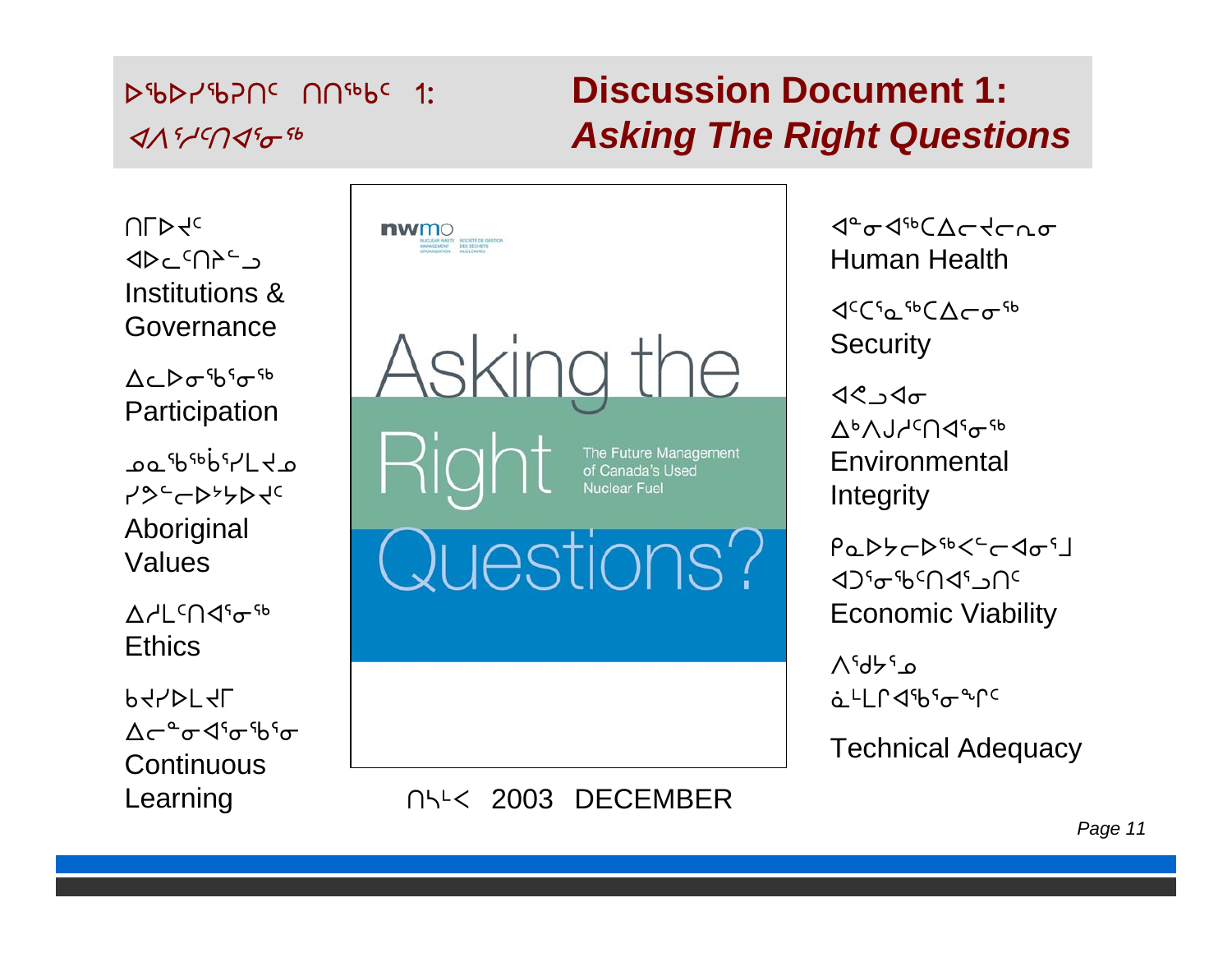#### baCFDo JHDL9bN ᡗ᠊᠋ᢥ᠋ᢅᢅᠣ<sup>ᡪ᠍ᡖ</sup> **Dialogue with Canadians**

PbdJA°aC AdLLbun°o  $b$ b $\Delta$ b $\Delta$ a $\sigma$ <sup>sb</sup> **Public AttitudeResearch**

**NWMO**ժ⊂ ჼᲮ൨CD<del>り</del>ჼᲫና <sub></sub>\_არსარსერურდ **NWMO Website**

AdL<04045651  $b$ ULAC **Roundtable on Ethics**

᠊ᢩᡂ<sup>᠋</sup>ᡃᡰᢐ<sup>᠖ᡃᡖ᠋</sup>ᡐ᠖᠌ᢇ SDAbbANSNe<sup>96</sup> ზDAC4S&ზ<sup>®</sup><�ơ'¬ **Aboriginal Engagement & Consultations**

n<sup>6</sup>d⊃∆<sup>e</sup> كە•ۈد≺ام<ەC **Public Submissions**

Sbahar S .<br>ፈሞኦኮ୮ሩc **AssessmentFramework**

 $\Omega^{\alpha}$ **Bandangon** >ჼենՈՐJՈՙեՙ<sup>ե</sup><ฺ°տ<sup>ւ</sup> **Nuclear Community Dialogues**

4AbJirLoio/baCF Scct]Qabs?4g5**Regional/National Dialogues**

**SPASS-CAPP JC Assessment Team**

baCL A.o)A<sup>a</sup>a<sup>s</sup>o **D***ზ*ხበზና<sub>σ</sub> **National Citizens' Dialogue**

 $L^2D^2AC^2$ c<sup>-1</sup>L-and<sup>o</sup> cspmp7mE5**Scientific & TechnicalExperts**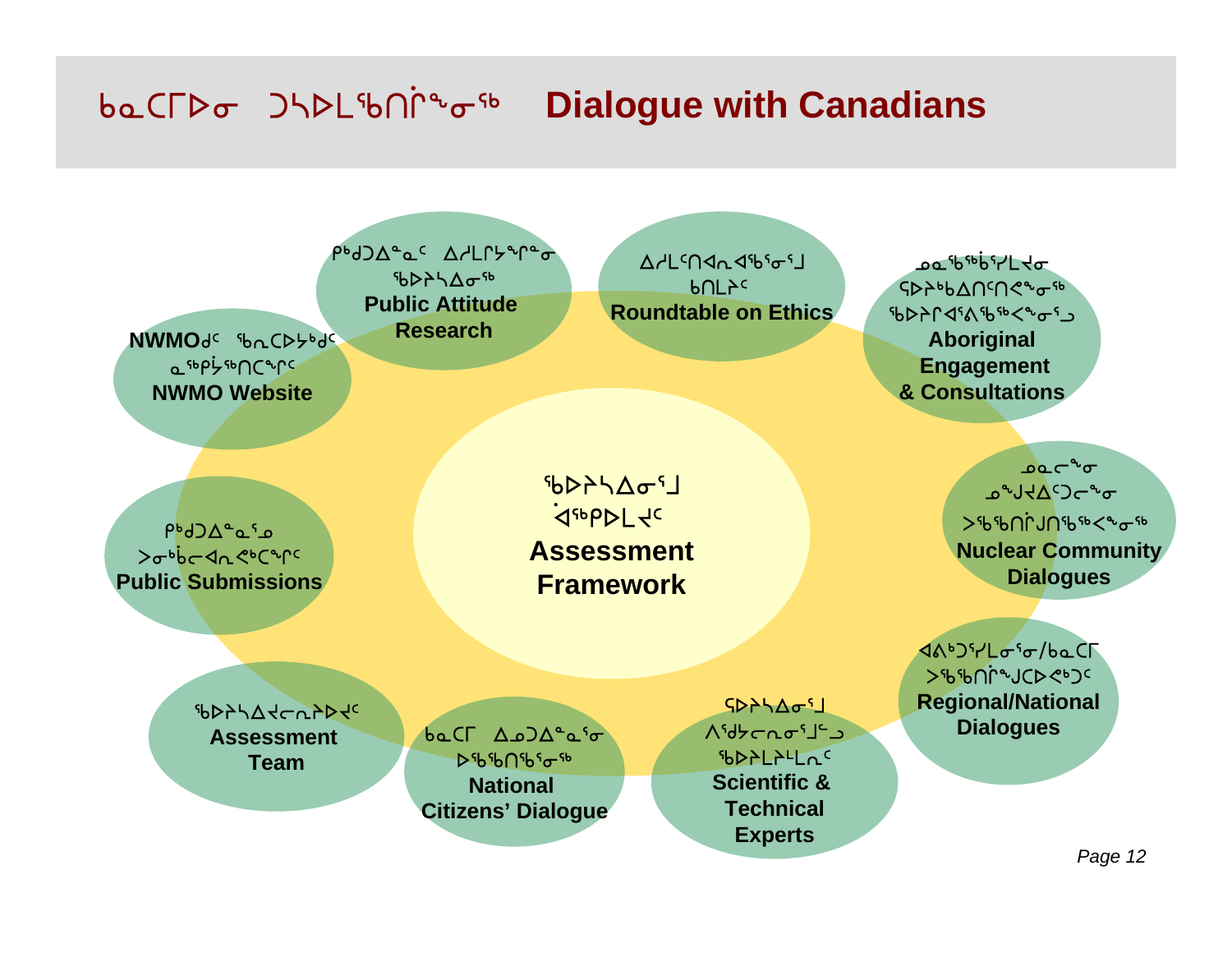#### **Discussion Document 2: D&DY&PNOLC UU&PC 5: Understanding the Choices**



#### P<sup><<<</sup> 2004 SEPTEMBER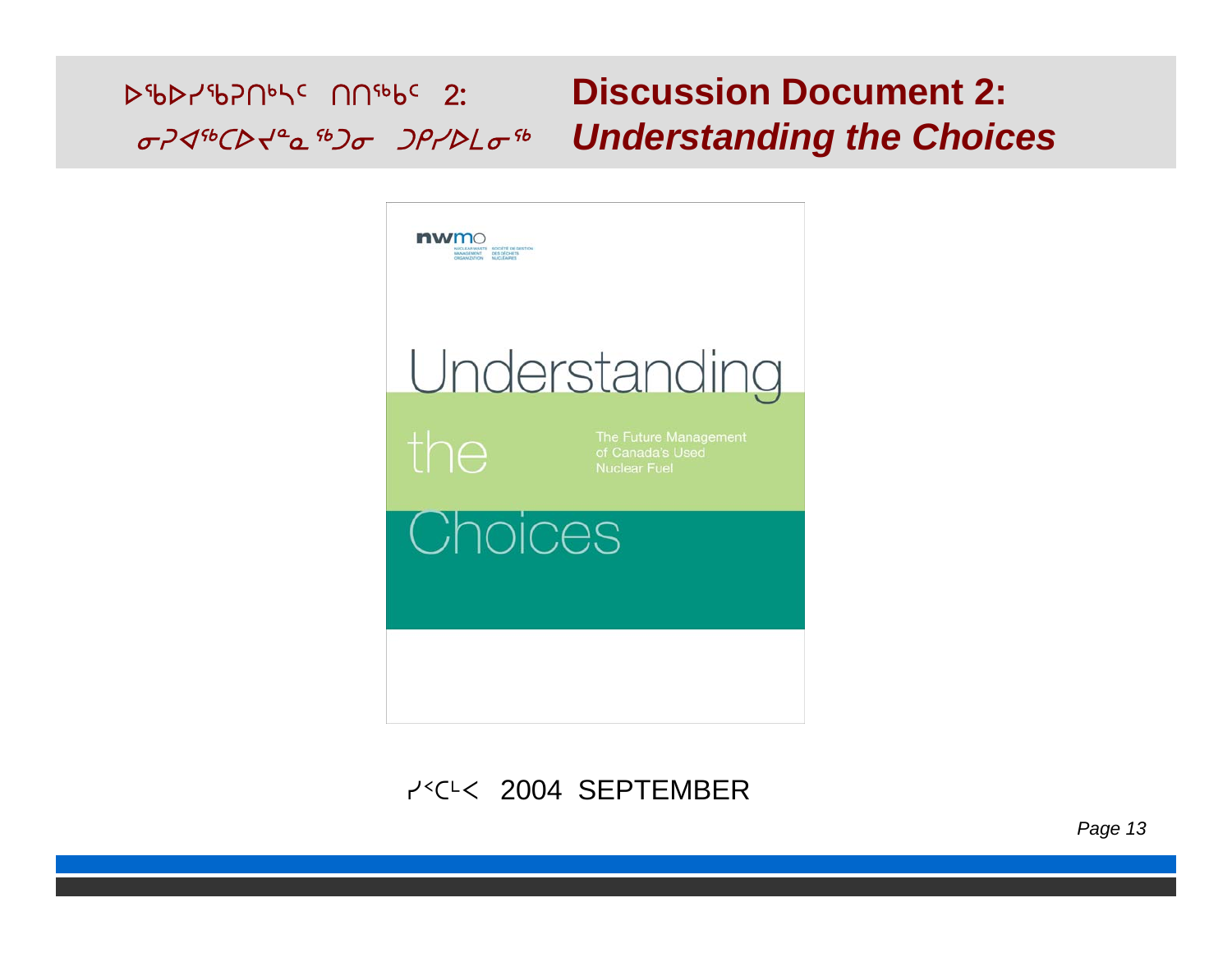# **WARASI REPALE Assessment Framework**

#### AASAC SPALAS CSPMP3 CCP3CC ADCCNXXPQX8DG SPASAGGS Ac<sup>sb</sup>drabbabsboc:

**Based on the views of citizens and experts, the emerging framework for assessing the management approaches includes:**

#### wkgw8N3k yK9os0/sJ5 **Citizen Values**

- dcCia.tbCAchndibio.tb
- ∢⊅⊂ເ∪ເ∪∢≀∿⊕
- ∙ ∧⊂๎∩≺∩√า<sup>6</sup>°
- ჼ**Ხ**ϷჁL<del>o</del>ჼხჼ<del>o</del>ჼჼ Աnowledge
- ነ<sub>ም</sub>ሆኦሀ<del>ላ<sub>ም</sub> ሚ</del>የሚ

**Safety from harm**

**Stewardship**

- **Responsibility**
- 
- **Adaptability**
- PD Je a M Jsb B Ksb Pl /5tx3i3l **Accountability & Transparency**
- Δ⊂Ϸσ<sup>-</sup>ხჼ<sup>ი</sup>ՐՈՙՈኆ<sup>ና</sup>σ՟ჼ<br>Inclusion

#### $APL<sub>5</sub>QQ<sub>6</sub>Q<sub>5</sub>q<sub>1</sub>$ <del>/</del>><del>C</del>>>>>>∧<C⊆ Ethical Principles

- yK9os0/sJi x0p]Q8q5gi w4WAh5tx3i6**Sensitivity to value differences**
- ץ�له *γ*γιγ<sup>ρ</sup>τ Δذه (<sub>19</sub>βο Δελλιλικα) **Respect for future generations**
- PʰdϽΔ°ჲˤσ Λˤʰdץʌללפי'ג ΔʰΛJץ<sup>c</sup>Ո∢ˤσˤʰ **Respect for people & cultures**
- ∆انγ°Γ ∆ه∧Jطد∩⊲<sup>ק</sup>ه Respect for life
- ∆<sup>sb</sup>b®)∆σ⊂nσ<sup>sb</sup> **Justice**
- ∢<mark>≯ንቦ</mark>ቅበናበናበ∢ነ<sub>ው</sub>ጭ **Fairness**

#### $JSL_6$

# **Objectives**

- ∢ታትቦ•በ<sup>c</sup>በናበ⊲ና<sub>σ</sub>ኈ **Fairness**
- ሥየጋ $\nabla_{\sigma}$ ሚያ  $\mathsf{A}^\mathtt{a}\mathsf{\sigma}$ ∢∿్ Public Health & Safety
- ∢<sup>c</sup>Cና⊾ጭጋხ, i<sup>უზ</sup>∩<sup>c</sup>C∆⊂თ<sup>ъ</sup>Ր°⇒ Security
- ⊲<್⊿∗∧Jطc∩⊲್ರ್<sup>њ</sup> Environmental Integrity
- w6vNw/6ti x5b3N6g4]f6t5bwoi6 **Worker Health & Safety**
- P௳**⊳**♭~⊳ʔ∩ზʔ°௳<sup>ఁ</sup>∩⊲ˤ<sub></sub>Ժ Economic Viability
- kNo1us5 ckw8q5txExc3iq5 **Community Well-being**
- <sup>႕</sup>∿Ր⊳∩<del>Վ</del>°௳<sup>ເ</sup>∩⊲ՙ<sub>乊</sub>'∾ Adaptability *Page 14*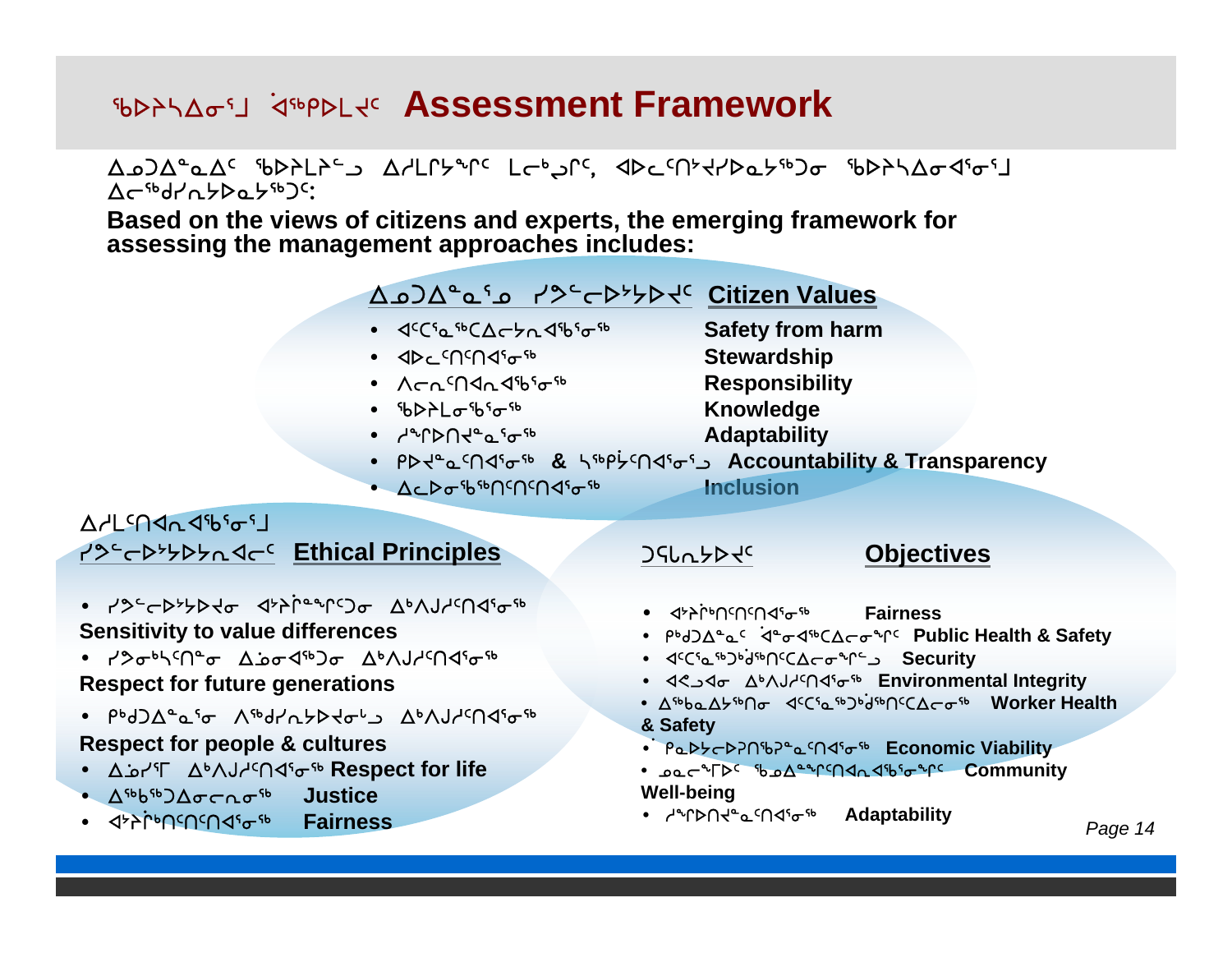# **Technical Method: Storage at Reactor Sites**

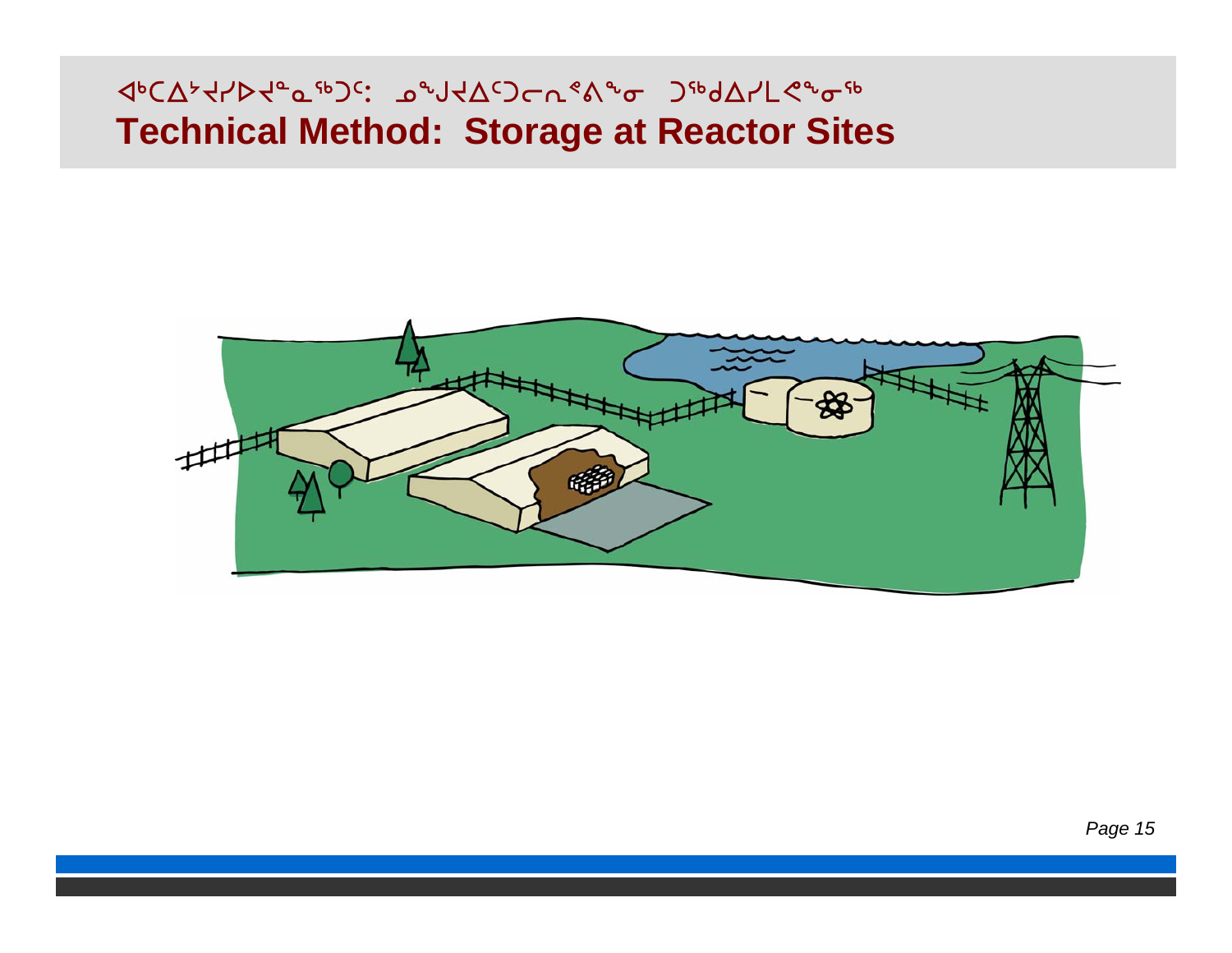#### **Deep Ceological Disposal of** Kamang Jabar Sabar Sabar Sabar Sabar Sabar Sabar Sabar Sabar Sabar Sabar Sabar Sabar Sabar Sabar Sabar Sabar S **Technical Method: Deep Geological Disposal or Repository**

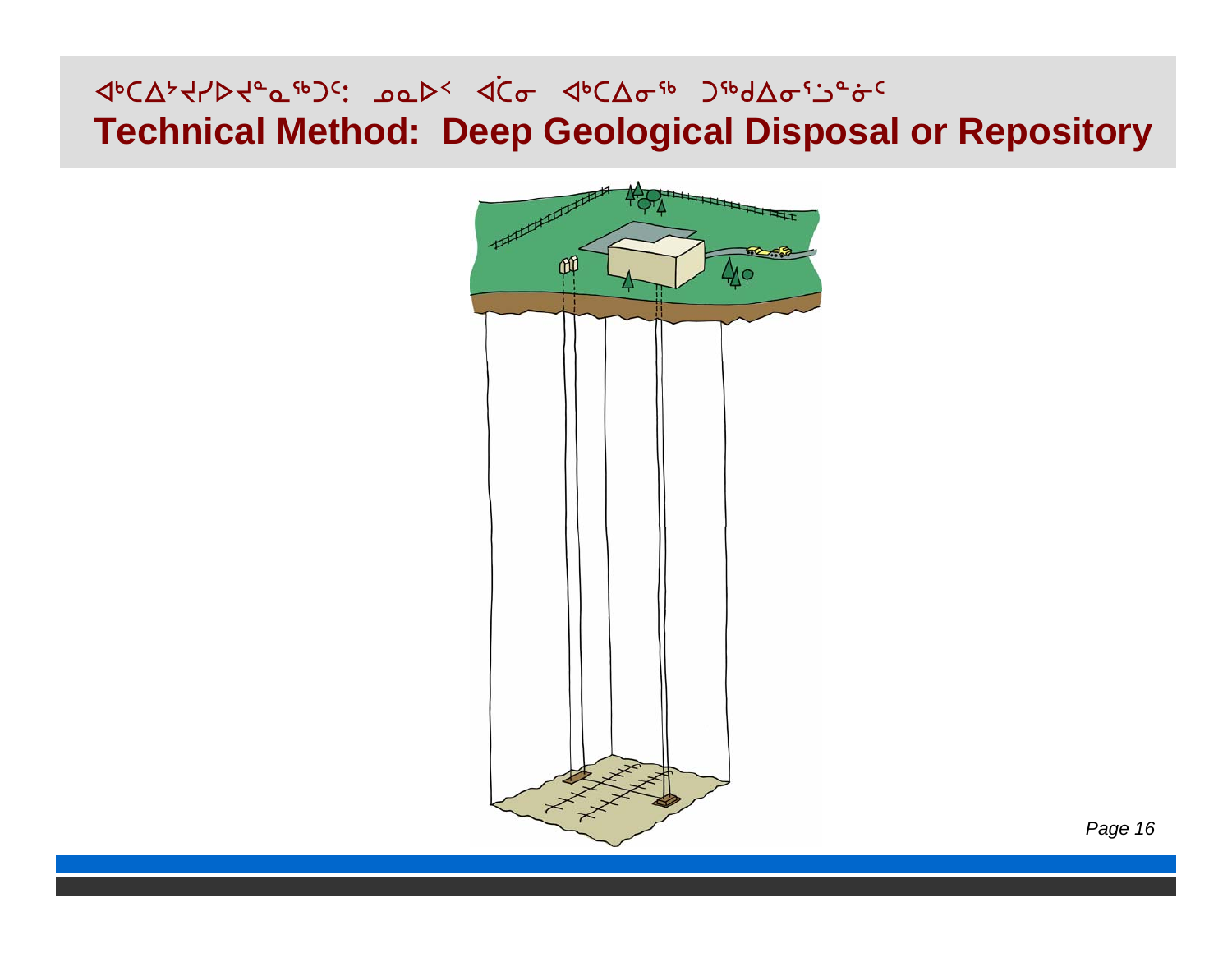#### **Controlized Storage** <φC∇<sub>ጉ</sub>ሩ\p~<sub>o</sub>σ<sub>ε</sub>ρ}ς: የU\ΓD<sub>ε</sub>ρ}ς }<sub>ε</sub>ρα<sub>ε</sub>ρςD\Γής **Technical Method: Centralized Storage**